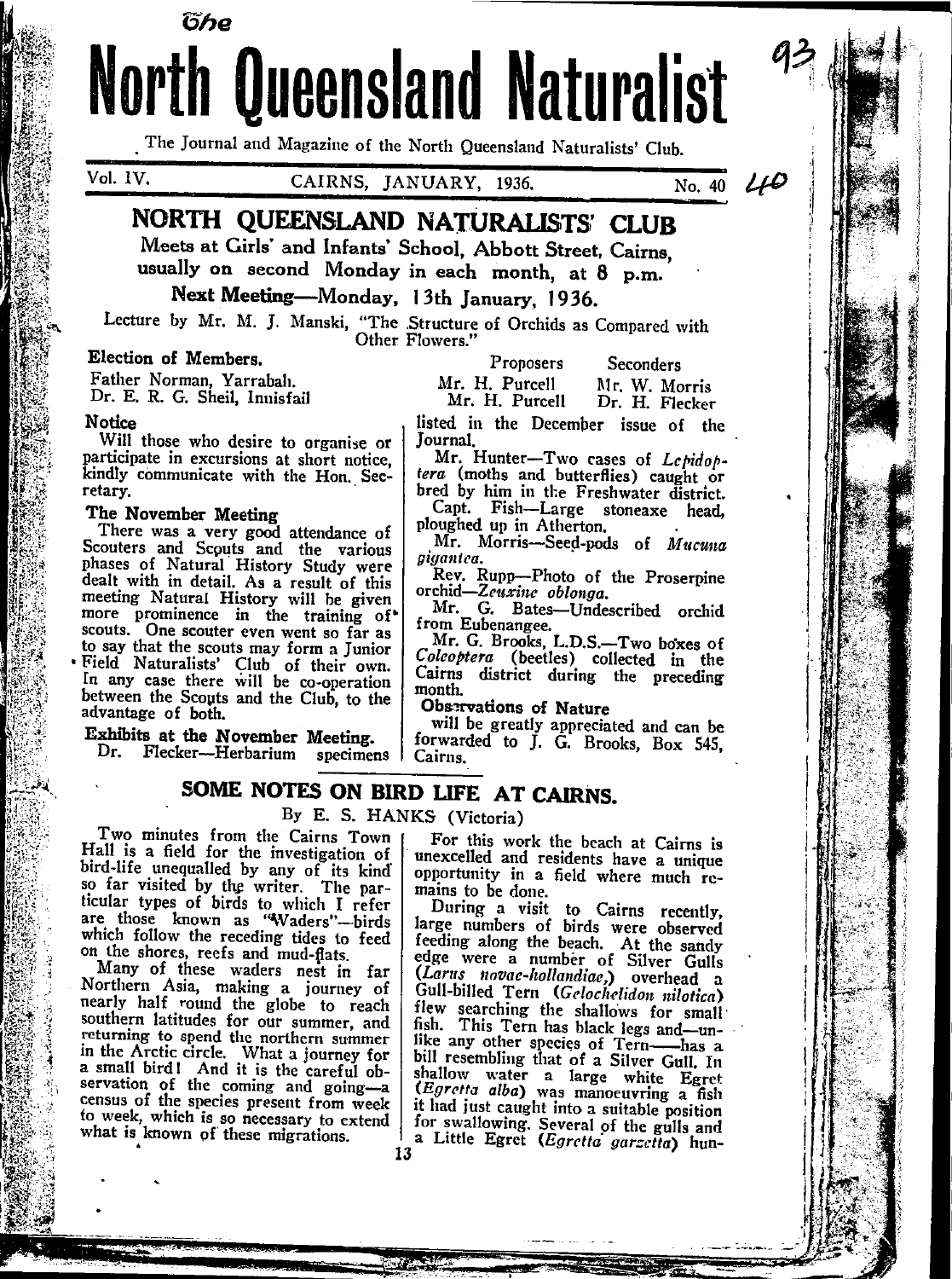#### THE NORTH QUEENSLAND NATURALIST

grily watched the large white bird devour the morsel but dared not molest it. Not far off several specimens of the White Ibis (Threskiornis molucca) were prodding the mud with long black curved bills. Three other species noted also for long curved bills were at work on the mudflats, namely the Whimbrel (Numerius phacopus), the Little Whimbrel (Mesos $colopax$  minutus), and the large sea-going Curlew (Numenius cyanopus). These species while easily separated from other waders by reason of the long curved bill, are not as easily separated from each other and the best guide is the respective sizes if they are together as on this occasion.

The Mangrove Bittern (Butorides striata) gave a remarkable demonstration of his ability to change the length of his neck; at times he would remain with it stretched out like a heron. A little later he appeared short-necked and almost tern-like. His burglar-like tread and sudden dart of the bill marked him as essentially a bird that lives by stealth.

Turnstones (Arenaria interpres) were noted in several places and a number of Red-capped Dotterels (Charadrius rufi-

specimen of the Grey Plover (Squatarola squatarola) passed quietly by; this was the first ever seen by the writer and it remained under observation for over half an hour. Godwits  $(Limesa sh^2)$ though plentiful did not come very close in, and whether more than one species were present was not determined. White-faced Herons (Notophoyx novaehollandiac) popularly but incorrectly<br>called "Blue Cranes") were in evidence the whole way along the beach and large flocks of Sharp-tailed Sandpipers (Erolia acuminata) gave splendid demonstrations of company flying. Many other species of waders were present but were not identified and several individuals were noted in mottled plumage, perhaps not fully moulted from their northern phase for many of these quiet-plumed waders have a quite bright coloured phase up north in the b eeding season.

A number of birds seemed to be finding sustenance on the beach in addition to the ordinary species. A pair of Mangrove Kingfishers (Halcyon chloris) made frequent excursions using a boat as a vantage point. A pair of Magpielarks (Grallina cyanoleuca) and a flock of Peaceful Doves (Geopelia placida) capillus) ran almost at our feet. A single | also fed on the sandy edge of the beach.

#### "FOSSILS AND THEIR MEANING."

Synopsis of Lecture given to the North Queensland Naturalists' Club by F. S. COLLIVER, Esq., Hon. Sec. Field Naturalists' Club of Victoria.

(Continued from Page 6)

Often these organic remains are replaced by mineral matter, and thus the fossils consist of quartz, limonite, barite, vivianite, etc., taking on the same shape and in some cases the internal struc-

The variety of fossils is amazing, practically all living families are represented and by far a greater number of now extinct groups, in some cases little change is noted from the earliest types to those of the present time; e.g., a lamp shell or brachiopod (Lingula) found in the Silurian deposits of Victoria differs<br>little from the living form found in Mission Bay, North Queensland; generally speaking, however, transition<br>stages can be noted and family histories from beginning to end may be traced.

ture also of the organic original.

Back in the earliest strata (Pre-cambrian) lower types of life as radiolaria, mollusca and crustacea are found only. In Silurian times the first fish made their appearance, and the crustacea become more numerous; as the fish increase in size and number the (crustacea) Trilo-

bites decrease and finally in Carboniferous times become extinct. In Silurian time too, the first land

plants make their appearance. It is interesting to note that Victoria has produced specimens of the oldest land plant in the world. These come from the lower Silurian of the Matlock district: at the Carboniferous era the amphibia apparently have their beginning; the reptiles follow on and the first mammals appear in the Oligocene, whilst Man in his early stages begin about the pliocene.

Some of the groups reached their maximum development quickly and just as quickly declined e.g.: the reptiles in the Turassic age were characterised by their tremendous size and variety of grotesque form. Some of the animals<br>reached the length of 80 feet and were 20 feet high. Other types were smaller but more fearsome looking, and remains of several of these have been found in Queensland deposits of Jurassic age. Then in the Eocene these animals had declined to only a remnant of what they were. (To be continued)

### **CENSUS OF NORTH QUEENSLAND PLANTS (Continued)**

(Figures after plants indicate flowering months)

Terminalia pterocarpa, F.v.M. Sweers I. (J. F. Bail.). melanocarpa, F.v.M., 2, 12. Mt. Mulligan (Flecker), Snapper I. (Cunn.), Dunk I. (F.M.B.), Pt. Denison (Fitzalan), Edgecombe B. (Fitzalan). seriocarpa, F.v.M. Ngo-go-ro. C. Bedford (F.M.B.), Cooktown (F.M.B.), Bloomfield R. (F.M.B.) Muelleri, Benth. Eandi. Batavia R. (F.M.B.), C. York (M'Gillivray), Is. of Howick's Gp. (F.v.M.), Is. off C. Bediord<br>(F.v.M.), Is. off C. Flattery<br>(F.v.M.), Is. off C. Flattery<br>(F.v.M.), Rockingham B. (F.M.B.),<br>Edgecombe B. (Dall.). var. minor, Benth.<br>Is. of G. of Carp. (R.Br.), Endeavour R. (B. and Sol.). platyphylla, F.v.M. Durin. Is. of G. of Larp. (R.Br.), Flinders R. (Palmer), Thursday I. (F.M.B.), Mornington I. (Macgregor), C. Bedford (F.M.B.) Cooktown (F.M.B.), Bloomfield  $(Roth)$ . microcarpa, Dene. Draipute. Gulf Country (F.M.B.), Pennefather R. (F.M.B.).<br>grandiflora, B. (F.M.B.).<br>Is, of G. of Carp. (F.M.B.). Lumnitzera, Willd.<br>coccinea, W. et. Arn. 7. Edges Mangrove Swamps, C.<br>York (F.M.B.), Endeavour R. (B. and Sol.), Wah Day Cr. (Flecker), Mangrove Swamps, Rockingham B. (F.M.B.). racemosa, Willd. 12.<br>Is. of G. of Carp. (R.Br.), Cairncross I. Torres Str. (M'Gillivray), Daintree R. (Kaiewski). Macropteranthes, F.v.M. montana, Ra., F.v.M. Newcastle Ra. (F.v.M.) . Fitzalani, F.v.M. Pt. Denison (F.v.M.) Gyrocarpus, Jacq. Jacquini, Roxb. Cilbert R. (F.v.M.), Pt. Denison  $(F.M.B.)$ Family MYRTACEAE, Adans. Darwinia, Rudge. Thomasii, Benth. Head of Cape R. (Bowman). Porteri, White. Mt. Mulligan (Flecker), Watsonville, nr. Herberton (Porter). 15

Verticordia, DC. Cunninghamii, Schau. Is. of G. of Carp. (R.Br.). Calytrix, Labill microphylla, A. Cunn. Is. of G. of Carp. (R. Br.)... leptophylla, Benth. 4. Geraldine Gorge, Mt. Mulligan (Flecker), Newcastle Ra. (F.v.M.) laricina, R.Br. 1s. of G. of Carp. (R.Br.). Homalocalyx, F.v.M ericaeus, F.v.M. Is. of G. of Carp. (R.Br.) Thryptomene, Endl. oligandra, F.v.M. Is. of G. of Carp. (R.Br.), Liz-<br>ard I. (M'Gillivray), Endeavour R. (B. rnd Sol.). var. parviflora, F.v.M. Gilbert R. (F.M.B.) Baeckia, L. crenulata, DC. var. tenella, Benth. Pt. Lookout (Banks), Endeavour  $R.$  (F.M.B.) Agonis, DC.<br>
lysicephala, F.v.M.<br>
Lloyd B. (Gulliver), Yarrabah (Michael) longifolia, White and Francis. Endeavour<sub>R.</sub> Leptospermum, Forst. fabricia, Benth. C. York (Hill), Lizard I. (Cunn),<br>Endeavour R. (B. and Sol.).<br>flavescens, Sm. Tanton. 7 to 10. Walsh's Pyramid (Miss O'Hanlon), Pt. Denison (Fitzalan). stellatim. Cav. Rockingham B. (F.M.B.). wooroonooran, (F.M.B.) S. Peak, Bellenden Ker (F.M.B.) Kunzea, Reichb. calida, F.v.M. Flinders R. (F.v.M.). Callistemon, R.Br. citrinus, DC. Crimson Bottle-Brush-Upper Barron R. (Pritzel). Mulgrave R. (F.v., M.), Purdekin P.  $(F.v.M.)$ . Edgecombe B. (Dall.). Polandii, F.M.B. Bloomfield R. (Po'and) rigidus, R.Br. Endeavour R. (Banks). viminalis, Gaertn. 5 to 12. Barron R. (McAuliffe), Range Rd. (Kajewski). Melaleuca, L. acacioides, F.v.M. 1s. of Torres Str. (F.M.B.).